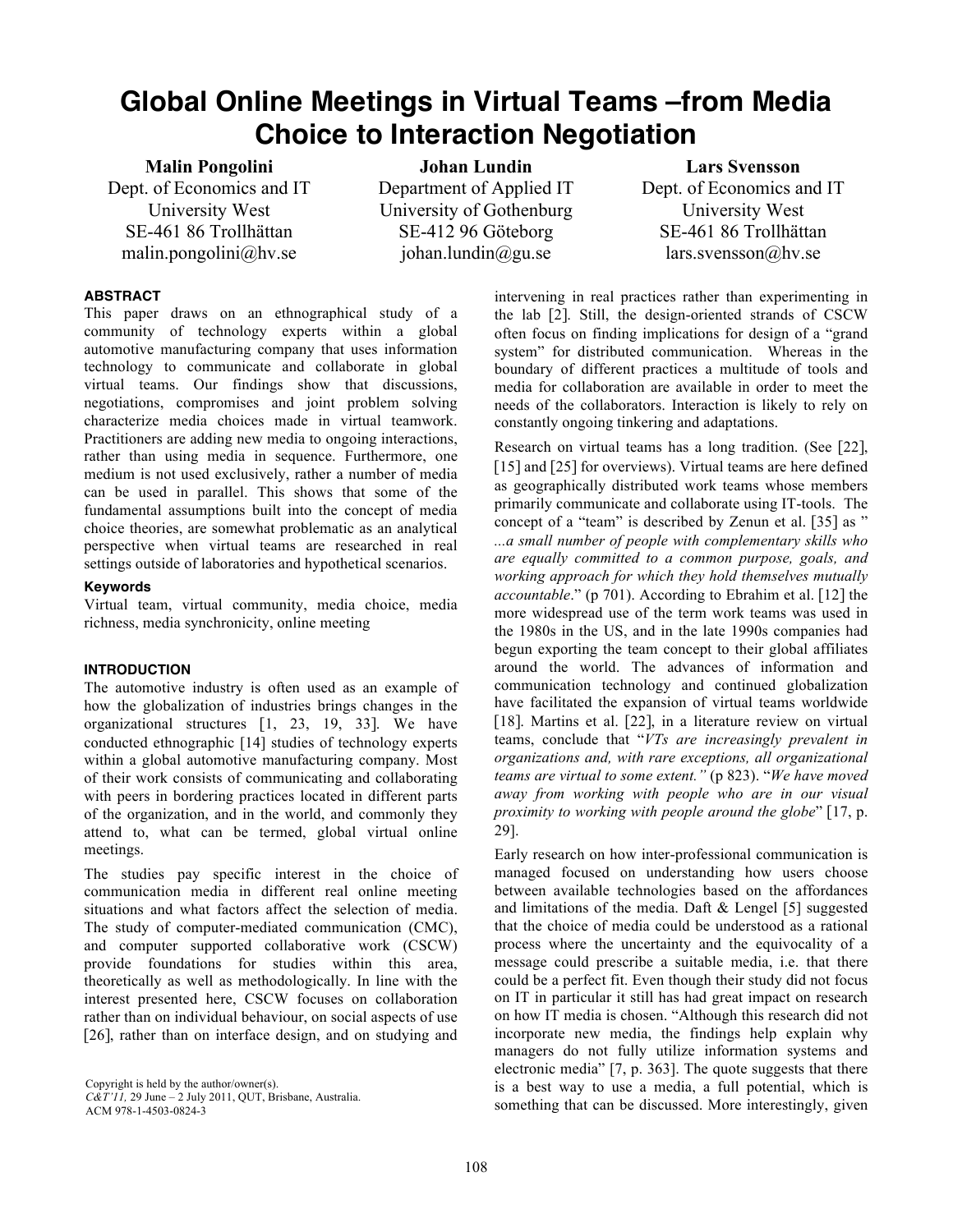the context of this paper, it also downplays the importance of the specifics of the media chosen – their hypotheses are applicable to all media, whether digital or any other form.

Given the variety of information and communication tools that are available, as well as the specifics of being engaged in virtual team activities the following research question is raised in this paper:

## *What characterizes the use and choice of information and communication technology in global online meetings of virtual teams?*

Our findings indicate that some of the claims made in existing media theories can be contested. Both Media Choice Theory [32] that draws on Media Richness Theory [4, 5, 6] and the competing Media Synchronicity Theory [9, 10], attempt to explain the underlying principle of what medium is best suited, from a managerial point of view, for processing communication. Here, the recommended medium (or combination of media) is chosen to achieve a certain communication performance to accomplish a given task. But these theories among many other studies of virtual teams and the choice of media for communication are mainly based from studies of groups in laboratory settings or assembled groups of students [29] where a pre-defined and often rather poor set of tools are made available to choose from. These studies do not take in consideration what happens in real situations when different geographically dispersed peers have to find ways to communicate and collaborate with each other. The communication in global virtual teams is often performed in contexts where the conditions surrounding the communication are not always predictable.

We have conducted empirical studies of communities of engineers within a large global company, active in the automotive industry. To improve the planning and control of the development of new cars they have assigned 400 engineers the strategic responsibility of subsystems within the car. Our study has focused the work of this novel role and organization, here referred to as Subsystem manager (SSM). The car has been divided, conceptually, into 400 partly interrelated subsystems e.g. backseat, seatbelts or steering wheel. The corporation design cars at 13 R&Dcentres around the world. The R&D centres have long experience of arranging work in virtual teams of engineers. The SSM arrange continuous global online meetings, in different team-settings, with other experts within the subsystem or with other SSMs for closely related (integrated) subsystems and with project teams working with new models. The members in these project teams were located in the different R&D-centres around the world. Our study concerns the way these communities of engineers utilize information and communication technology in their meetings. In the studied organization there is a long tradition of collaborating across geographical distance in virtual teams.

The remainder of this paper is organized as follows: The next section provides an overview of research on virtual

teams and their use of information and communication technologies. This is followed by a description of current research on media choice. Thereafter we present our research method and setting of the studied teams and online meetings in an automotive company. Finally we present results and a discussion of findings from our observations of these meetings followed by conclusions about use and choice of information and communication technologies.

#### **VIRTUAL TEAMS**

According to Vaccaro et al. [33], no explicit definition on virtuality in team or project work exists: "*Although the literature lacks a unique definition, the idea of virtualization is always associated with the introduction and extensive use of ICTs*" [33, p 1]. In a recent review of virtual team research Ebrahim et al. [12] states that the literature related to virtual teams have a lack of depth in the definitions. They conclude by the following definition of virtual teams: "*small temporary groups of geographically, organizationally and/or time dispersed knowledge workers who coordinate their work predominantly with electronic information and communication technologies in order to accomplish one or more organization tasks."* [12, p. 2655].

Research on virtual teams is often addressing issues of task performance and efficiency in work giving guidance to managers and team leaders for best use and adaptation of technology [31]. Ebrahim et al [12], suggest, in their review, that, different communication technologies are more suitable for different meeting purposes, depending on the information richness in the communication between team members. Thomas & Bostrom [31] also concludes that "*Studies and current theories on the role of ICTs in the effective execution of computer-mediated work emphasize the importance of media choices (e.g., Dennis and Garfield 2003; Dennis and Valacich 1999; Zigurs and Buckland 1998). Several of these latter studies treat ICT choice as an initial problem rather than an on-going concern because ICT selections are based on their fit with functional needs, which may be predetermined from work tasks.*".[31, p 116]

Within the automotive industry tasks can range from conducting project meetings [21, 33], where geographically dispersed engineers need to discuss project deadlines and deliveries and share technical drawings, to solving a specific design-task in a software development team [7] where designers and developers need to collaborate in specific online applications.

Bal & Gundry [1] studied virtual teams in an interorganizational concurrent-engineering project. This research was conducted during a period when the automotive industry was starting to recognize the need for more agile working processes, replacing recurring timeconsuming face-to-face meetings. Studying managers and virtual teams in the automotive manufacturing sector they analyzed the use of different communication and collaboration tools like "…*video and audio links, shared whiteboard and product libraries*" [1, p 190]. The authors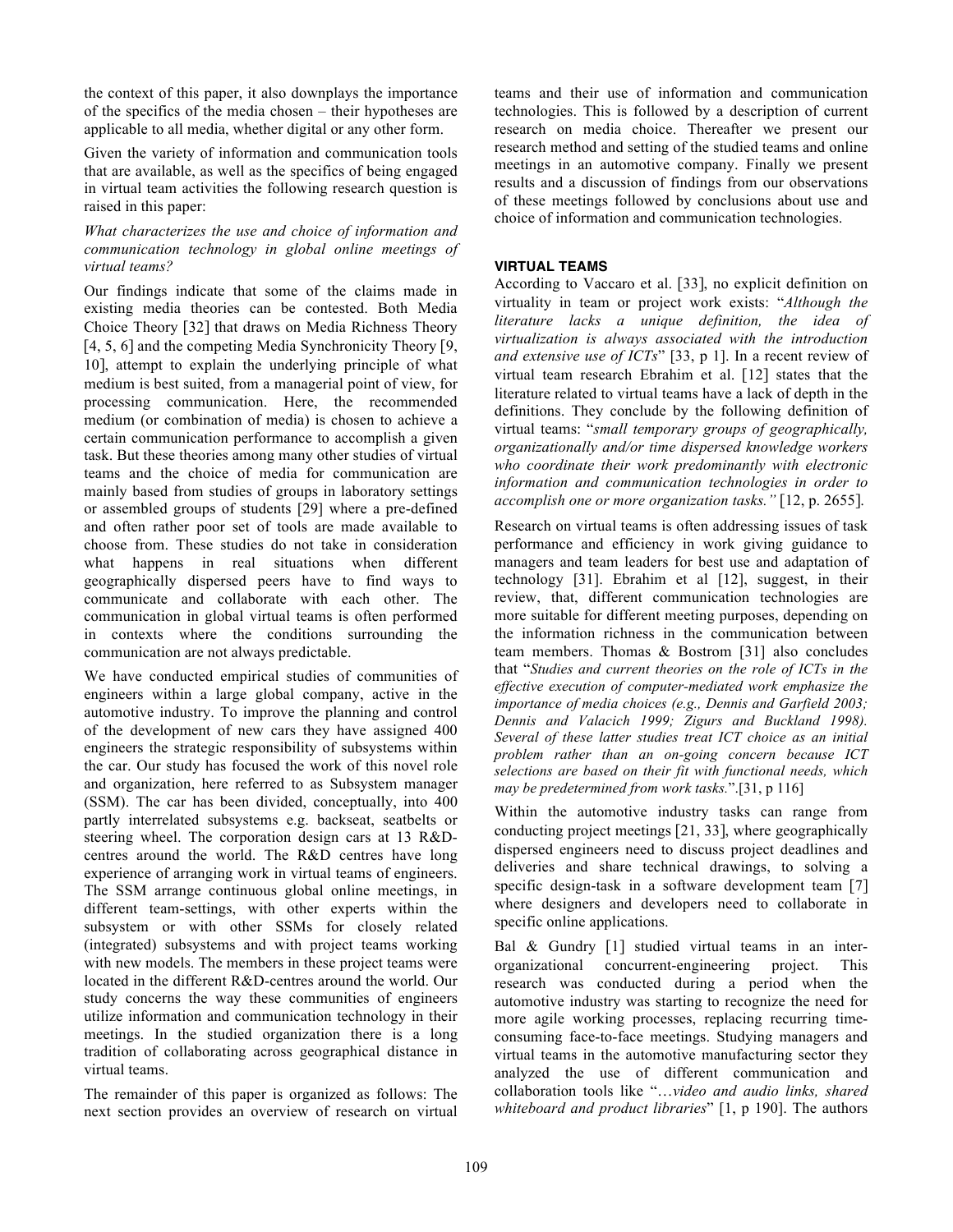identified a number of factors affecting the performance of the virtual teams connected to the information and communication tools used like the *selection* of appropriate IT-system (based on the task, the organizational capability and the user skills), *security* issues related to the organization, the physical *location* of the IT-system and team members and how much *training* the users had in using the different tools [1]. They concluded that successful virtual teams were hard to find. And that "*Our empirical research highlighted that introduction of VTs should not be considered as or implemented as an IT project, as then usually insufficient attention is paid to human and process factors*". [1, p 192].

Contrasting this research, some studies in the automotive industry shows that virtual teams communicate more effectively using collaboration tools and that such tools increase the quality of work and reduces product development time [23, 21]. Today, teams can choose from a broad range of technologies to supplement or replace face-to-face interaction [22, 12].

The research on virtual teams is shifting from a focus on technology and task to a focus on the understanding of relations and social processes (i.e., shared understanding, communication, and trust). This is illustrated in Duarte & Tennant-Snyder [11] where focus is set on group-processes and how to manage virtual teams where the ITinfrastructure is subordinate to the processes and roles that are at the centre of attention [16, 12]. Ebrahim et al. [12] state that: "*success in implementing virtual team working is more about processes and people than about technology*" [12, p 2663].

Studies of the use of collaboration technologies in communities have a long tradition in the field of CSCW. Here the concept of communities of practice, introduced by Lave and Wenger [20] has been widely used. In a community of practice, meaning, negotiation, participation and reification [34] are important processes for community members in their shift from peripheral participation to full participation [20].

Huysman et al. [16] compares perspectives in technology view within the research field of CSCW and within virtual teams: "*Virtual team researchers are mainly focused on problems of interaction faced by such teams, and less on the way teams appropriate communication tools. CSCW researchers on the other hand, are more interested in tool usage and less on the contextual or organizational aspects that might influence the process of appropriation of communication tools*." (p 412). They attempt to bridge these differences in an exploratory study of the evolving use of communication tools by six global virtual teams composed of students from engineering departments in the Netherlands and in the US. One of their findings in this, semi experimental setting, is that all of the virtual teams tended to stick to the particular mode of communication they developed early in the project. The teams also showed a tendency to collectively stick to one type or style of

media use and not to switch to another. The authors refer to this phenomenon as "media stickiness".

## **CHOOSING MEDIA**

In media richness theory, whenever a message is to be communicated, the inherent equivocality and uncertainty of that message can be used to prescribe the media, depending on the richness of the medium. Uncertainty is here understood as the gap between the available information and the amount of information judged necessary to perform a particular task. Equivocality is the *"… existence of multiple and conflicting interpretations about an organizational situation.*" [5, p. 556]. Different communication media is then placed along a continuum depending on their capacity to reduce uncertainty and resolve equivocality. Rules and regulations are the lowest in richness, and face to face meetings are the highest. The richness is also described as ability to facilitate understanding, or even support shared meaning. The richness of different media channels are decided depending of their ability to: (i) allow feedback, (ii) allow multiple cues, (iii) facilitate language variety, (iv) full personal focus.

Media richness theory has received critique both concerning its theoretical foundation and the quality of the empirical studies providing support. Framing work as a sequence of rational decisions supported by tailored information technology has been questioned, and more or less all empirical evidence of how managers go about choosing a medium for communication is based on hypothetical scenarios (see [8] for an exception), in which managers are asked about their media preferences in a given situation. Methodologically this approach inherently focuses on the medium as the dependent variable, and rests on the (somewhat simplistic) assumption that managerial communication is principally about transmitting information to the employees.

Dennis et al. [8] expands and refines the Media synchronicity theory (MST) originally presented in Dennis & Valacich [9]. They argue for a broader view of how media is used in different communication settings instead of remain with trying to further elaborate upon the Media Richness Theory that has been proved insufficient for the explanation of media choice and communication performance [8, 9]. Münzer & Holmer [24] confirms in their study the &strengths of MST proposing that, "*existing media contain a bundle of interrelated dimensions on which they differ, and current media choice theories do not adequately characterize these differences*". Other researchers have also concluded that factors beyond media richness affect media choice (see [13, 27] for reviews of media choice research). As increasingly sophisticated applications supporting distributed collaboration became available, research on IT-supported communication and collaboration directed growing attention to the social aspects of work. Here improvisation, bricolage and the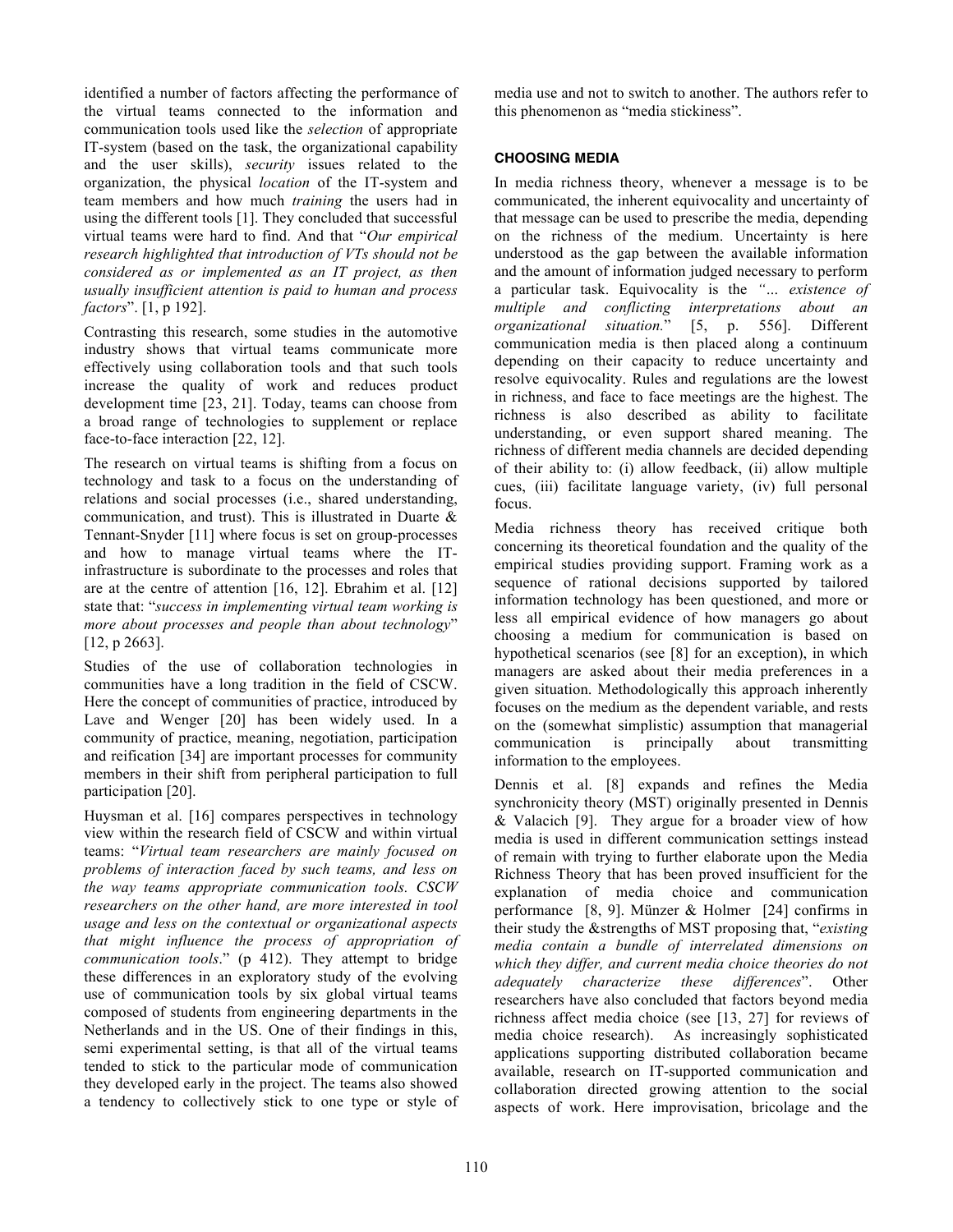dynamics of the organizational life are central processes [3]. Furthermore, the central consequences of communication technologies are often far-reaching, are to a large extent unintentional [30], and have a significant impact on how work is articulated and organized [26].

Theories of media choice and media synchronicity are also criticized by Riemer & Filius [28]. They state in their communication analysis that media choice theories exhibit several shortcomings for guiding practice. "*The rational media choice theories are based on the principle of rationale choice behaviour. They assume that users base their media selection on cognitive evaluations of the media and their appropriateness to the task at hand*" [28, p. 165]. Media synchronicity theory also includes this rational relationship between task and media. Riemer & Filius [28] claims that a range of social factors influences media choice and that different media characteristic can be viewed in different ways in different social contexts. In conclusion we note that previous research on the choice of medium is based on an idea that there is a most rational, efficient and ideal medium, fitted for different communication purposes.

These theories of how technology should be chosen or used in different work situation do not fit well in the constant changing environment that characterizes the boundaries between different practices. Most of the studies presented above regarding media richness and other media choice theories derive from semi experimental settings. When studying virtual teams "in action" we believe that the picture of which communication tool to choose is less simplistic and differs from what is prescribed by these theories.

## **METHOD**

The research design of the study responds to a call for studies of virtual teams in real-life settings [e.g. 22, 31]. For instance, Martins et al. [22] state that: "*Another methodological concern with the current state of the literature on VTs is that much of the empirical research has been conducted in laboratory settings, using student teams working on short-term tasks…*" [22, p 822]. Studying reallife settings gives us the opportunity to observe the use of media in situations where parameters like technical/digital infrastructure and availability, team members prior experience and knowledge, common understanding of task and technology are not controlled and pre-designed by researchers as they are in experimental settings.

Sivunen & Valu [29] criticizes the methodological bias for laboratory experiments: "*These procedures cannot answer questions of what influences communication technology choice, because often only a few tools are actually tested in laboratory settings and no real choice between different kinds of media can occur in those circumstances*". [29.. p 57-58].

The meetings we have studied involved a multitude of different communication technologies and our goal was to

explore how information and communication technology was used in global virtual teams and in the practice of the SSMs. This comprised their everyday work in general and when participating in online meetings in particular, as well as covering the tasks they had to complete, the obstacles they had to deal with, which technology was chosen during meetings, when and for what purpose.

To reach a better understanding about the SSM:s daily work and their main activities and to get access to the workplace we started our study with four group interviews in autumn 2008 with three SSM:s. Data from the group interviews were collected as notes and on one occasion also recorded with an audio recorder. This data was thereafter discussed by the researchers where activities connected to the global online meetings were more thoroughly analyzed. The information from the group interviews served to enrich the picture about how the meetings were carried out, what topics were discussed, the average duration of a meeting and the typical information and communication technologies used. Based on this information, field studies combined with interviews were then conducted. In the field observations, one researcher, during an agreed time space of 4-8 hours, followed a SSM in his daily work and participated in all the work-related activities during the determined time The observations included mainly interactive activities like participating in online meetings and, in some cases, face-to-face meetings, phoneconversations, computer-work etc. Focus on these observations was set on the use of information and communication technologies. The observations were made during December 2008 to May 2009 and comprised four different online global meetings utilizing a variety of different media. Since we were not authorized to collect video or audio data, field notes combined with interviews and discussions with the SSMs were our main data sources.

After every observation the field notes were more thoroughly transcribed and each one of the researchers analyzed the excerpts in search of patterns in the choice and use of information and communication technology during the online meetings. Potential patterns and themes of use and choice of technology where then discussed and the data yet again analyzed in relation to these themes. To complement the observations the excerpts from the field notes were also discussed with the SSM, providing further and more detailed descriptions and clarifications.

To avoid identification with the actual company, the names of subsystems and countries in the excerpts presented in this paper are rendered anonymous.

#### **SETTING FOR SSM WORKPLACE AND ONLINE MEETINGS**

In this section we present an overview of the workplace and communication technologies made available by the corporation for the SSMs and the different virtual teams. We also present typical work tasks and responsibilities for SSMs and the teams.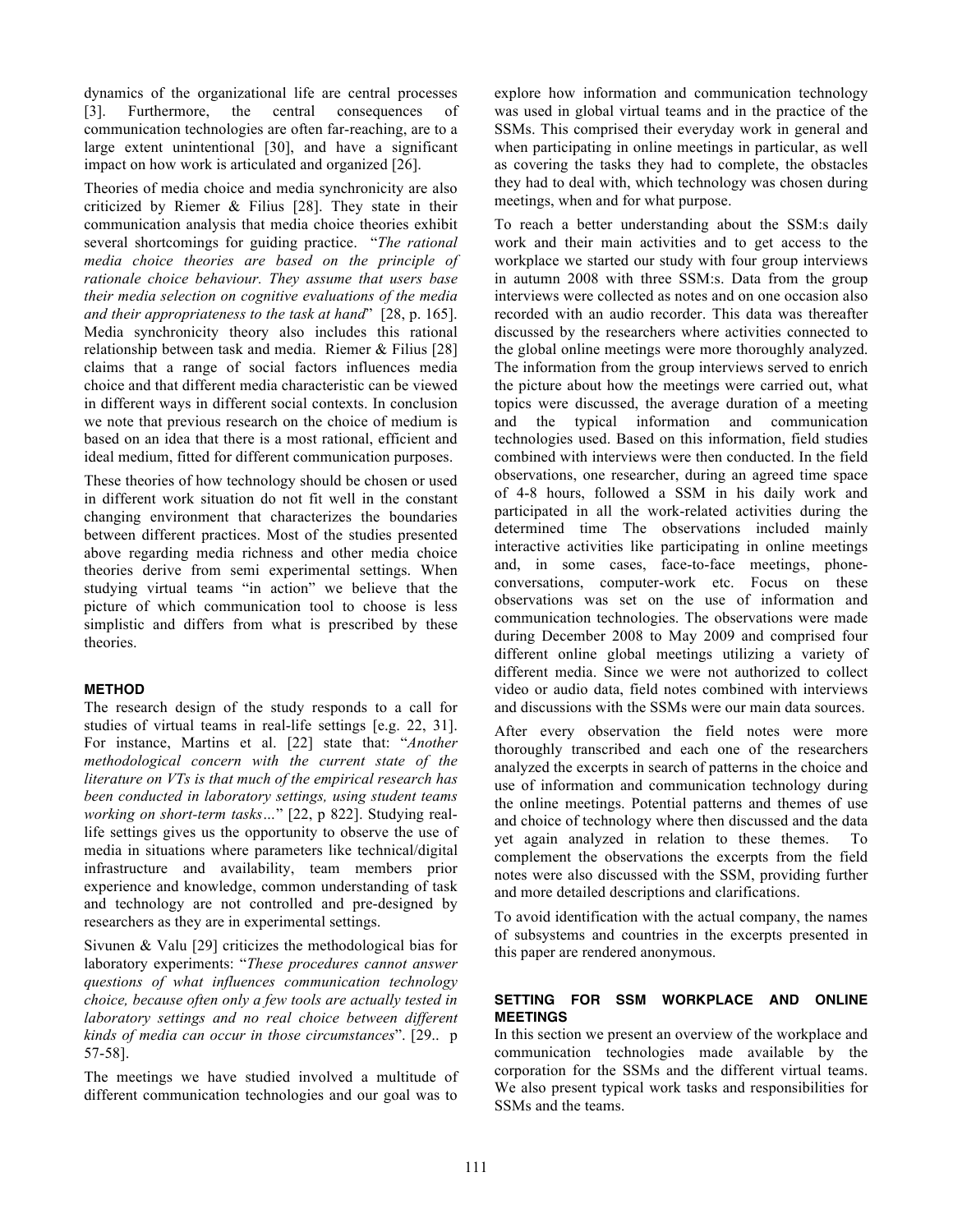#### **Workplace**

The SSMs were all sitting in open-plan offices at the R&Dcentre located at a plant in a North European country. They were co-located with other colleagues at the same division although the team-members they had to collaborate with were located in other countries in Europe, North America, South America and Asia at different R&D-centres. The physical workplaces at the plant looked all very alike, with screen walls, shelves, chairs and desks. The digital workplace with different information and communication tools was accessed mainly through the mobile phone and laptop. Most of the SSMs work was performed in the office space.

A SSM had to communicate with different project groups working with car-parts or subsystems within, or interrelated to, his/her car subsystem. This was usually performed in recurring online meetings with different team members and project groups. The teams typically consisted of engineers responsible for different car-parts or subsystems entirely or partially connected to the SSM's subsystem, and the participants could be located in different countries around the world. Some of these team members had therefore never met each other or the SSM face-to-face.

Due to differences in time zones, some participants had to participate in the meetings out of their office hours. Consequently they attended to the meetings from their home, or other office spaces then their usual workplaces. In some cases external suppliers, not co-located to the R&Dcentres, were also included in the meetings. These circumstances meant that participants on a global online meeting could not always count on that they all had the same set of technologies available during the meeting.

#### **Communication tools**

Presented below (table 1) is a selection of information and communication technologies typically used by the SSMs. There was a range of systems available: File transfer and sharing, groupware, different web-meeting systems, e-mail, phone, instant messaging and application sharing tools.

|                                                     |  |  |  |  | <b>TABLE 1.</b> Systems used for information sharing and |  |  |
|-----------------------------------------------------|--|--|--|--|----------------------------------------------------------|--|--|
| communication. (Fictive system names for anonymity) |  |  |  |  |                                                          |  |  |

| System                       | Description                                                                                                                                                                                              |
|------------------------------|----------------------------------------------------------------------------------------------------------------------------------------------------------------------------------------------------------|
| GroupWare                    | Groupware with different built in tools for group<br>work. Used for e-mail, planning and scheduling in<br>calendars and note-taking                                                                      |
| WebMeet                      | Web meeting system, text chat, whiteboard,<br>desktop sharing, and file transfer. Audio and video<br>transfer is also available in the application.                                                      |
| Web<br>Application<br>Viewer | Used for web meeting like WebMet for sharing<br>applications                                                                                                                                             |
| WebEx                        | A communication system that is not part of the<br>corporate Intranet. The software is delivered as a<br>service by WebEx. A web meeting system with<br>possibility to share documents, and applications. |
| Instant<br>Messaging         | Text chat-program. Sometimes referred<br>to<br><b>as</b><br>messenger                                                                                                                                    |
| Video-                       | audio/video-communication<br>solution<br>special<br>A                                                                                                                                                    |

| conference           | placed in a dedicated videoconference-room,<br>allowing different locations with groups of people<br>to interact via video and audio transmissions.<br>Video-transmissions can also be made using a<br>connected computer or a document-camera.                                                                                                     |
|----------------------|-----------------------------------------------------------------------------------------------------------------------------------------------------------------------------------------------------------------------------------------------------------------------------------------------------------------------------------------------------|
| FindMe               | visual presentation with name, e-mail,<br>A<br>messenger address, telephone number and photo of<br>all staff in the global corporation that shows the<br>"chain of command".                                                                                                                                                                        |
| File<br>repositories | Repositories for all kind of documents. Here<br>project specific documents and official global and<br>corporate documents like supplier agreements and<br>contracts, statistics etc are stored. Also various<br>documentation with constraints about how the<br>different parts of the car subsystem should be used<br>or assembled is stored here. |
| CAD<br>visualization | A visualization/presentation tool for 3D-drawings                                                                                                                                                                                                                                                                                                   |

#### **Work task**

The main role for the SSM in the meetings was to ensure that the different project teams followed the company recommendations for designing subsystems with parts from different suppliers. Also the SSM should ensure that knowledge of different car parts was disseminated to the team members in teams responsible to (sub)systems related to the specific part. Discussions in the online meetings could for example concern different restrictions of the dimensions for a specific part or quality issues and durability for parts from different suppliers. A SSM would also have to read, modify and create project documentation, specifications that were distributed in different file-areas and repositories in the global Intranet and/or distributed by e-mail. These documents could be anything from meetingnotes to formal technical documentations and specifications of specific parts of a car or e.g. 3D-drawings of parts. Some documents also described road maps for different projects with deadlines and deliveries.

Participating at different global team-meetings was a frequent and important activity and part of the SSM's work and also the centre of attention in our study. A typical working-week a SSM had to participate at 4-5 different global online meetings coordinating and managing activities with different project groups. The meetings served as checkpoints for the different parallel projects that the SSMs had to survey. These meetings were held according to predefined agendas, with deadlines and roadmaps, which were recurrently revised and agreed upon by the global teams for different car platforms and programmes. These revisions were regularly documented and saved in the shared file areas in the corporate intranet by the team leaders, usually as a consequence of the discussions the teams held in the meetings. These file areas were available to all team members.

Normally, the meeting agenda was distributed by e-mail along with the basic data for decision making. The meetings were held using teleconference and a desktop or application sharing system. Video-communication was not allowed in the company, for secrecy reasons, except when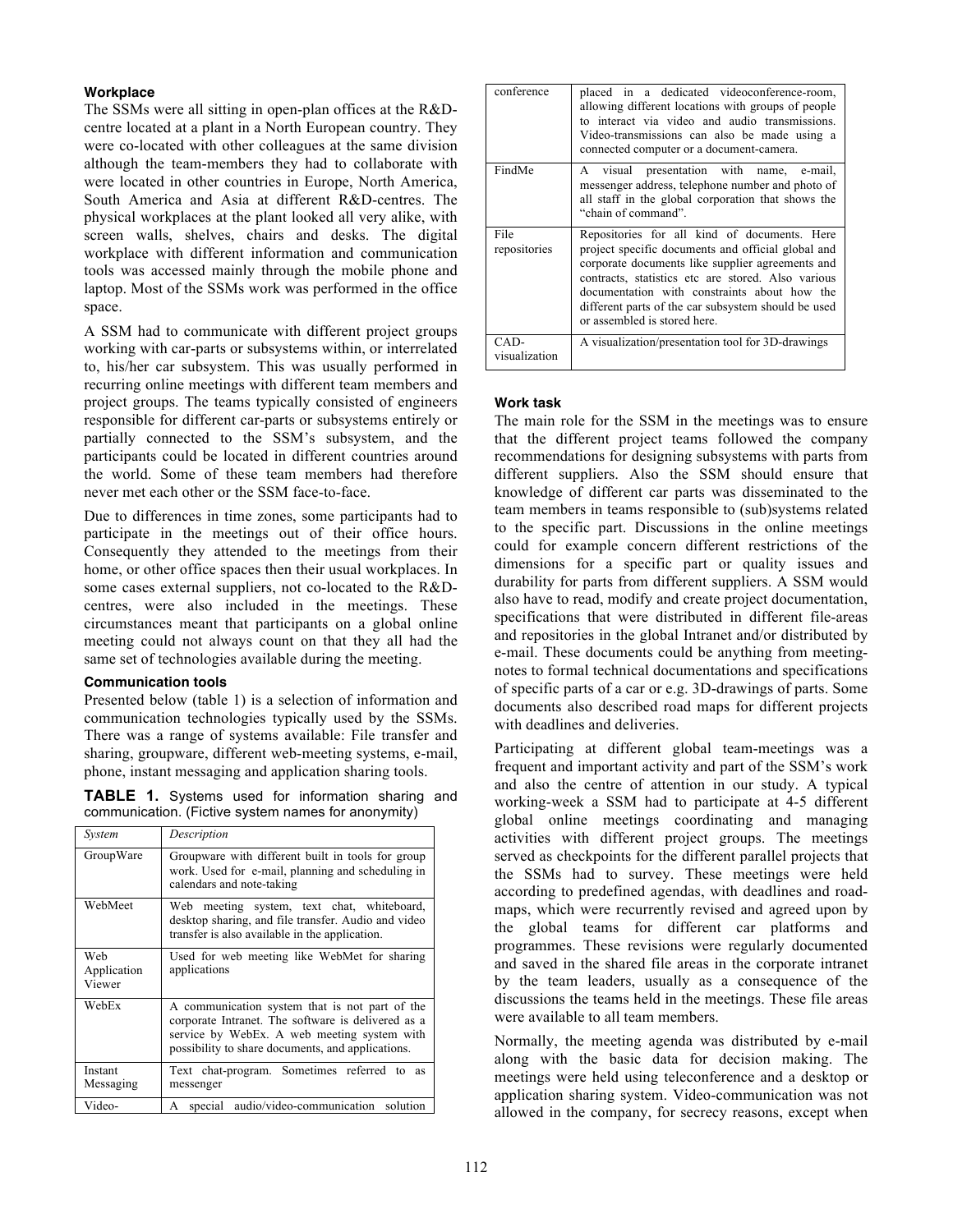using videoconference equipment in dedicated videoconference-rooms. The SSM:s usually participated in these different project-meetings as a supervisor or adviser. In average 5-10 team members participated in an online meeting and the duration of a typical meeting was 1.5-2 h.

## **RESULTS AND DISCUSSION**

In this section we describe and discuss the main result from observations of different online meetings. Excerpts from typical situations from these meetings are presented and discussed and summarized thematically after each subsection.

The presented data is taken from different global online meetings where a SSM, here referred to as Carl, attended. He was responsible for a specific subsystem, and was stationed in a European country. All meetings were conducted in English but involved mostly non native speakers. They were carried out as teleconference-meetings combined with desktop sharing. This means that Carl used his phone with headset to talk and listen to what was said, and his laptop to look at, work with and share digital documents. These documents usually involved facts and figures, technical specifications, drawings etc regarding the subsystem or part of the subsystem to be discussed. Generally Carl would have conducted these meetings at his ordinary office space. However, to be able to use speaker phone, and include the researcher, the meetings were organized in a conference room. In the excerpts the observer/researcher sometimes clarify different aspects or comments specific situations and these comments are marked with brackets, (). The results will be presented thematically. After each theme or excerpt we provide analytical comments.

#### **Choice as a matter of convenience**

The excerpt below is taken from a global project meeting held with project teams for subsystem-A. Participants were an Asian group, the SSM-leader for another subsystem, subsystem-B who participated from European country 2 and Carl from European country 1. The aim of the meeting was to determine if subsystem-B could meet the requirements needed for a specific part of subsystem-A. The meeting had recently started and Carl just managed, after some technical difficulties, to start a WebMeet session on the laptop and connect to the teleconference with the speakerphone. The microphone is turned off.

*…You can see the Asian group in the shared window in WebMeet. It looks like they are sitting around a table in a conference room and probably using a videoconference system with special audio/video-equipment (I later asked Carl about it and he also thought it was some kind of videoconferencing system located in a special conference room –not the desktop-sharing system they normally used in their meetings). One Asian participant gives a brief background description to the meeting in English about the specific part of subsystem-A. One of the participants in Asia is conducting their part of the meeting but there is* 

*about 7-10 other participants visible (on screen) in their group. It's difficult to distinguish the different people on the small screen on Carl's laptop. The person presenting says that he is trying to share a Power Point presentation in WebMeet. After a few seconds a presentation is displayed on Carl's desktop and the presenter announces that he encountered some kind of problem. He tries to change some settings and a discussion (in local language) starts between the participants in the Asian group. It's hard to distinguish who is speaking. Carl keeps the microphone turned off and says to me that it's probably their projector connected to the videoconferencing system that is not working properly. (Apparently, they were not able to see their own presentation on the screen). After a while the Asian group announces that "it's working again" and that they will look at a computer screen instead.*

In this excerpt the videoconference, placed in the videoconference-room in the Asian country, was connected to the desktop-sharing system, WebMeet. The task was to present a PowerPoint presentation and discuss matters in the presentation. The Asian group encountered technical problems and were unable to display the PowerPoint presentation on their own screen. To solve the problem they connected a laptop to WebMeet and viewed the presentation from the shared desktop on their laptop instead. The videoconference system was still connected to WebMeet displaying the Asian conference room and to the teleconference for audio communication. Several parallel systems were used and partially integrated during the whole meeting.

The videoconference equipment is technically advanced, combining many different technologies; a computer, one or more video-cameras, the ISDN or IP-based audiocommunication equipment and a large video screen. The choice to use videoconference was made by the Asian group before the meeting started and they had to combine this equipment with a combination of two other tools, teleconference and the desktop-sharing system, to be able to communicate with the other meeting participants. The Asian group were the only participant who displayed video from the conference room. All other participants were sitting at their laptops sending and viewing the screen captures.

When the Asian group encountered technical difficulties they had to come up with a solution "on the fly" to be able to continue to participate in the meeting and carry on with the task. After a short discussion they decided to stay attached to the audio-communication (teleconference through the videoconference system) but had to switch tools for presenting and viewing the PowerPoint presentation. The solution they came up with was to connect a laptop to the Internet and use the desktop-sharing system from the laptop instead of the computer connected to the videoconferencing system.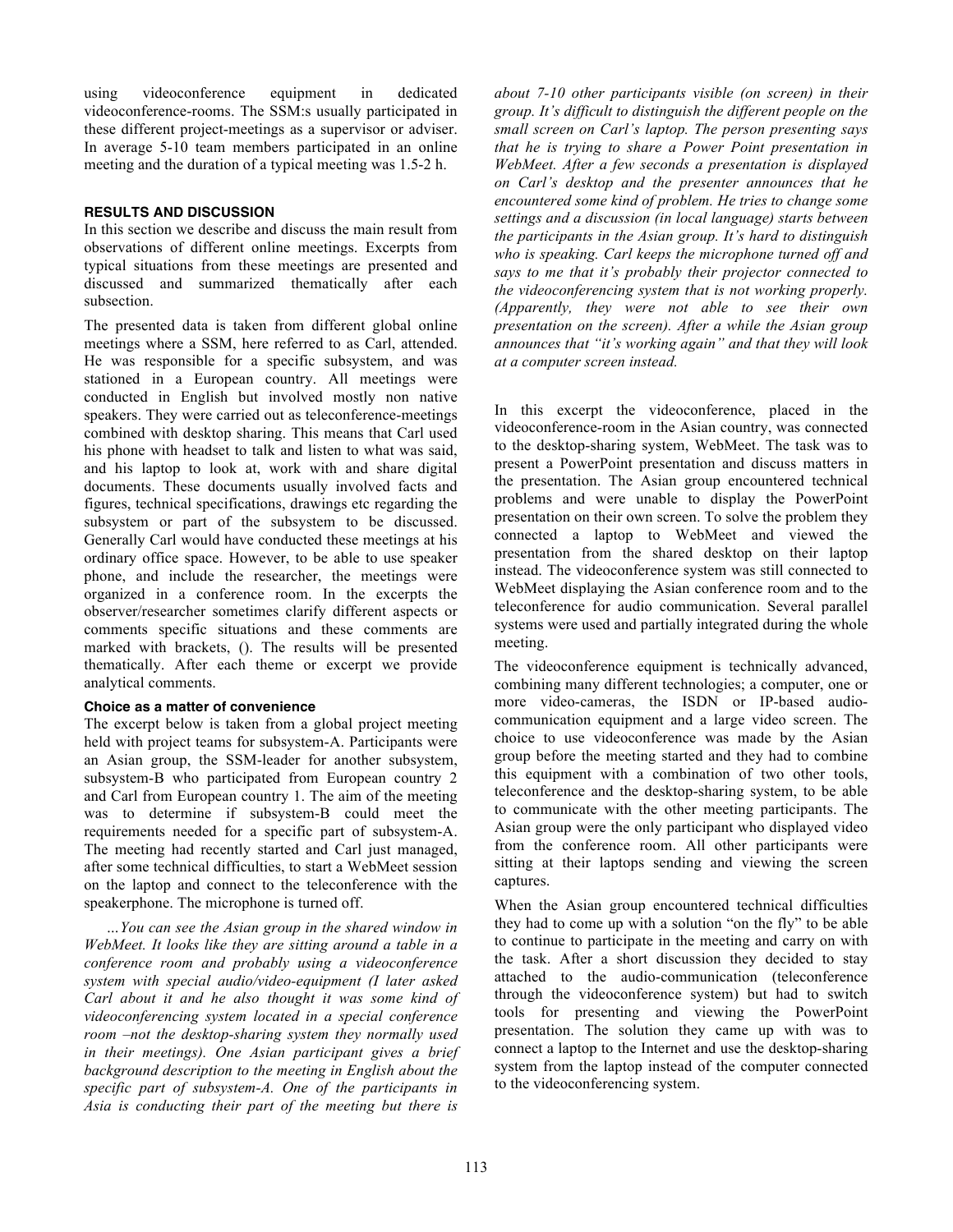The choice of media seems not only to be a question of what is most suitable for the specific situation but it´s also a matter of convenience. Here we can see the choice of medium is dependent on what tool is available at the moment and what kind of tools the other participants in the meeting are using. The Asian group chose videoconferencing because it was convenient to them as they were able to use a conference room where all the 5-7 co-located participants would be able to see the presentations on a larger screen. The extra video connection that was used in the communication tool was superfluous and really never useful to perform the task. When combining and adding different communication tools to each other some participants may experience richer media and some poorer media at the same meeting.

When something fails the participants have to find workarounds and reach an agreement on how to be able to keep on with the meeting activities. In this case they chose to add another communication tool to the one already used to solve the problem. The choice of media becomes more dependent of the situation and the overall context and just partially dependent on the task performance.

#### *To summarize*

In this section we have shown that choice of communication technique in an online meeting is not solely a matter of the most suitable media according to the task to perform but the choice of media is also a matter of convenience depending on the situation at the particular moment. The choice is not only an individual choice but the result of collective agreements.

#### **Choice as a matter of adaptations**

This observation is from a global project meeting with different project groups dealing with subsystem-A in North America and a European country. In North America one subsystem-A-supplier was present together with one of the project groups. Carl was participating from the European country. The meeting was held two hours later, the same day as the meeting with the Asian group and concerned security issues of the subsystem. Carl joined the teleconference and started a WebMeet session. All the other team members were already connected to WebMeet. One of the participants in North America is just going to present some 3D-drawings in CAD-visualization showing different, alternative positioning of a specific part of the subsystem.

*…One can hear that the project group in North America is experiencing difficulties in displaying the drawings in the desktop sharing-session with WebMeet. The other participants discusses if the problem has something to do with different screen-resolutions on their computers. The sound is poor (It's difficult to hear some of the participants) and after a while Carl asks if they can use Web Application Sharing instead. The participant, at the moment chair of the meeting, replies that he does not have Web Application Sharing installed on his computer. Carl looks a bit frustrated and explains (to me) that WebMeet*  *cannot be used to present CAD-models and films and that is the reason why the participant cannot display the drawings he wanted.*

*Someone says that they now are copying the drawings to a PowerPoint-presentation instead so they can carry on with WebMeet. (It takes a while).*

Since 3D-drawings cannot be presented in the tool previously agreed upon to use, the participants need to switch to another more suitable tool to perform the task, in this case, to present the drawings. One meeting participant therefore tries to solve the problem by suggesting another desktop sharing tool but the lack of this tool at the presenter's computer creates a new problem that the team has to overcome. They have to find a new solution and finally another participant volunteers to copy each drawing from the CAD-model to a PowerPoint presentation.

The excerpt illustrates how the choice of media is the result of several negotiation processes caused by unexpected problems or, in this case the "wrong choice" from the beginning of the meeting. Each member in the team does not have the overall picture of what tools are available at the other member's workplaces and what technical limitations there are in each tool. The different desktop sharing systems are more or less similar but when the task is to present 3D drawings just one of the systems has the technical capacity to perform the task. The "right choice" is in this case is based on the knowledge of the technical capacity of the communication tool in combination with technical knowledge of the task. When the team-members discovered that the presenter did not have the right tool available they instead agreed upon to adapt the task. Now the solution is not to choose another communication tool but to transform the 3D drawings into 2D drawings in the PPT-presentation. This workaround to overcome the obstacles by adapting the task was accomplished by joint discussions, compromises and problem-solving.

## *To summarize*

The use and choice of communication technology in online meetings are here shown as a matter of negotiation not only about which tool or combination of tools to use but also about what the task really is about. The participants' knowledge and experience plays an important role in these collective negotiations where adaptations can be made on both technology and/or the task to get the job done.

## **Choice as a matter of parallel use**

This theme is illustrated with two different excerpts. Each one is followed by comments regarding parallel communication.

The first excerpt is from the same meeting, referred to in the previous section, a few minutes before it ends. Carl just received a chat message and the microphone is turned off.

*…Carl has a messenger-chat with a co-worker during the meeting. It's a subsystem manager for another system and Carl says to me "I have to give him a call later". The*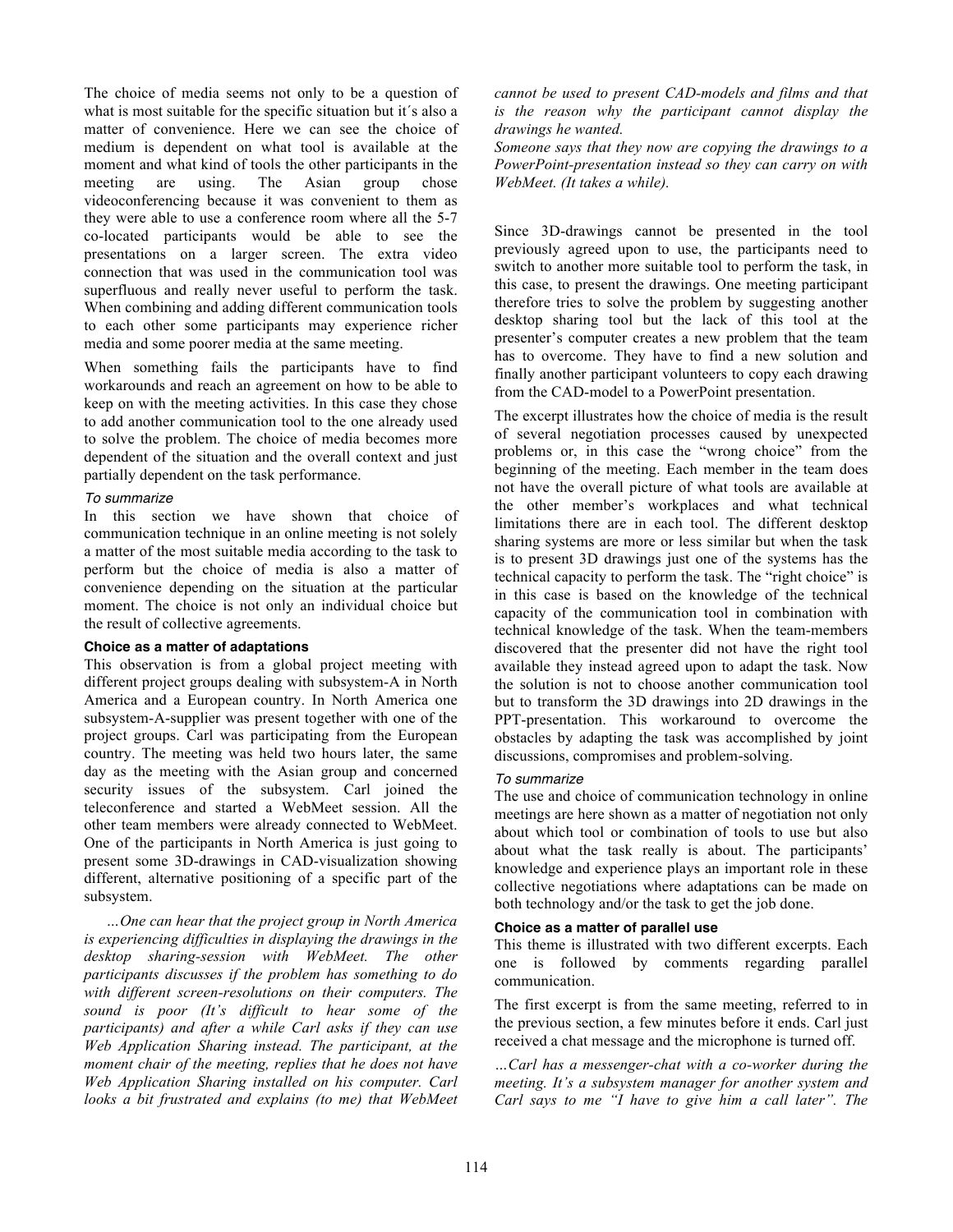*meeting continues and there is a lot of talking going on between the participants in North America. The meeting is prolonged and Carl starts doing other thing on his laptop. He keeps the microphone turned off. He opens GroupWare and starts to read and answer e-mails. He also looks at his calendar and checks different appointments. He has multiple application windows open and swaps mostly between GroupWare and WebMeet, where the PowerPoint slides are shown. (My impression is that he is trying to keep track of what is going on in the meeting, now and then, even though he's doing something else on his laptop.) Sometimes he comments on something discussed in the meeting but the discussion is mostly going on between the participants from the different project groups in North America. Carl turns on the microphone and says to the other participants that he has to leave the meeting and sums up what has been said so far. The other participants thank him for his participation (this happens with some irregularity whereas greetings took place more or less simultaneously). He disconnects from the meeting (and I get the impression that the meeting continues without him…)*

Here, Carl is attending the meeting, listening to the discussion. He does not, however, seem to have to keep up with what's going on at the shared desktop except for looking at the PowerPoint slides once in a while so he uses his laptop for other matters. The other participants know that he is still attending but they cannot see or hear (when the microphone is turned off) what's going on from his workplace. He starts a conversation with another co-worker using the instant messaging system and subsequently participates in two different "meetings" at the same time. He then switches to other applications and starts working on other tasks whilst listening to the discussion and checks the shared desktop now and then to keep updated.

This illustrates that the media choice is based on a collective agreement for the meeting itself but the meeting participants are also able to choose other communications tools in parallel discussions with other co-workers outside the meeting and on-the-fly. Here, a text based communication is added and used in parallel to an audioconversation with shared desktop. Different tasks are performed at the same time using combination of tools with various degrees of richness and synchronicity. Carl saw the opportunity to complete other tasks during the online meeting while his participation was only needed in a more passive way. He could "stay tuned", listening at what was going on in the meeting while he also wrote some e-mails regarding other matters, without letting the other participants know about it. The richness and the synchronicity of the media is appropriate according to each one of the different task; a richer synchronous audiocommunication with desktop sharing, demanding higher synchronicity in the online meeting where the participants need rapid transmission and a poorer asynchronous, textbased correspondence, demanding low synchronicity where Carl needs to do an individual interpretation of the information. The media choice theories does, in this case, help us to explain the choice of each individual but says nothing about the overall situation where the context and changes in communication and task also demands for continuous adaptations in the choice of media.

In the next excerpt, the team has just finished discussing the first item on the agenda, and a new participant, David, has turned up in the conference room where Carl (and the researcher) are sitting. David is an engineer in charge of a specific part of the subsystem that is going to be discussed next.

*… Carl looks for an e-mail in GroupWare and has multiple mail-windows open and Web Application Sharing at the same time. It looks like he is downloading a presentation to his computer. He opens the PowerPoint presentation and presents it to the rest of the participants using a menu in Web Application Sharing. (I now understand that Carl and David are going to lead the presentation). David reaches for the computer and starts to present the first PowerPoint slide…*

*(Now the meeting has moved to the next item on the agenda. The participants have commented on the fact that they now are short of time and have more topics on the programme to discuss, but they have all agreed upon continuing the meeting.)*

*…The previous picture with a table is still visible in Web Application Sharing but the discussion is now concerning other things. Some different cities in North America and Europe are mentioned. Suddenly Carl receives a chat message on Web Meet. One of the participants comments something on the chat regarding the previous topic in the meeting about a supplier. I ask Carl about it and he explains that the chat-discussion is about the connection with the supplier. It's a sensitive issue as they (the company) want to put some pressure on the supplier but, at the same time, they don't want to lose them. Carl and the meeting participant send some short messages to each other and then the chat session ends…* 

The excerpt shows that participants in the meetings can participate in different communication activities using different communication media simultaneously. Carl and other participants have parallel discussions on "the side" of the meeting e.g. through e-mail or chat when they need to discuss urgent matters more privately. Here other negotiations and activities take place that are not visible to the rest of the team members. These discussions often relate directly to the ongoing meeting and are used to reach agreements or check out other participant's standpoints that could be useful in the meeting (like in the issue with the supplier) but we can also see that these activities not always relate to the actual subject or agenda of the meeting. When a participant is not playing an active role in the meeting,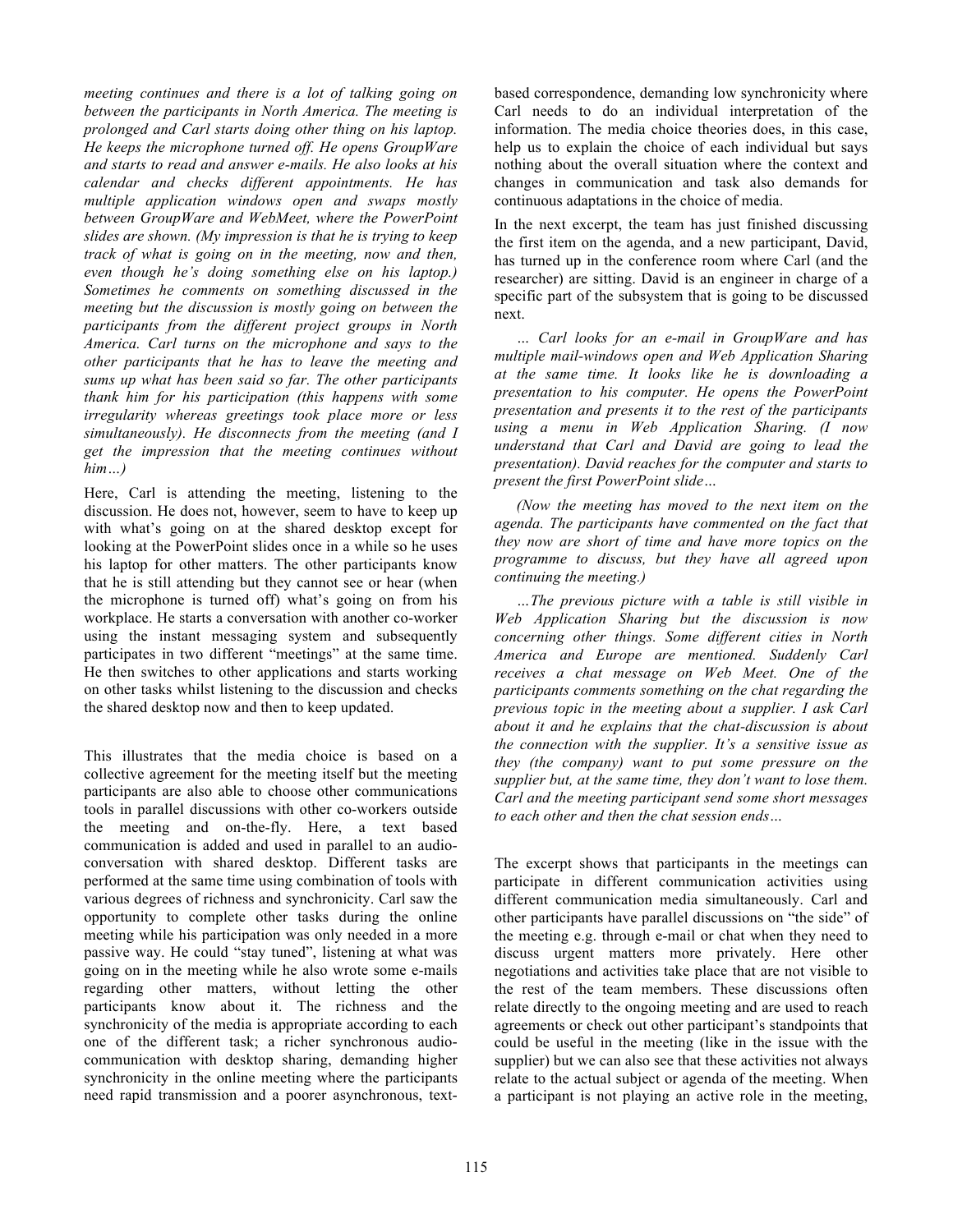he/she can switch to other media during an online meeting in order to perform other tasks. Some of these tasks are directly related to the ongoing meeting and some are more connected to other activities.

#### *To summarize*

This section shows that individual choices of both task and technology can be made in an ongoing meeting where different technologies can be used in parallel to perform different activities sometimes not necessarily connected to the overall task. Also parallel communication channels can be used between meeting participants in the same meeting to smoothen differences in opinions or solve shared problems.

#### **CONCLUSIONS**

The research reported in this paper shows that communication in virtual teams encompasses complex use of communication technologies that cannot fully be understood based on prior theories of media use. Firstly, we can observe that only rarely work is "merely" about completing tasks. The work we have studied is characterized by negotiations, not only concerning how to solve a task, but also concerning what the task actually is.

Negotiations are here understood as negotiations of meaning [34], where the negotiation can be seen as reaching an agreement in an ongoing process that "…*entails both interpretation and action*" [34, p 54]

Secondly, the choice of media is in itself is a matter of negotiations. Therefore, choice of media is neither a matter of a single individual's choice, nor is it an exclusive choice. One can participate in a videoconference, with the sound turned down, using a phone conference for the sound, sending IMs and checking e-mail, all at the same time – and as a meeting progress, new (unpredicted) events call for additional negotiations and media.

As a result of these negotiations and adaptations of new events, team members do not only communicate with each other through one channel. They may use different communication media in parallel where not all meeting participants are included. They can also communicate simultaneously with persons outside the meeting without letting the rest of the team members know about it. They use information technology during the meeting for retrieving information or, simply perform tasks outside the meeting. It all depends on the situation.

Media choice theories can, only to a limited extent explain the choice of communication media in the observed meetings. Their static view of how communication processes and media capabilities has to be matched to get the best "fit" fails to fully clarify the dynamic settings we have presented where media is used in situations that are constantly re-defined.

What this study of real meeting-situations reveals is that sometimes seemingly trivial aspects like what tool is available at the moment or what kind of tools the other

participants in the meeting are using affect the choice of media. Technical difficulties and breakdowns, which rarely occurs in laboratory experiments, forces team members to collaborate and negotiate to find alternative solutions or generate new combinations of media to get the job done. Team members experience and technical knowledge of different tools also influence the choice of medium. We have shown that social and contextual matters, in virtual teams, affect the use and choice of technology in online meetings, beyond the existing theories of task-media fit. What characterizes the use and choice of media in global online meetings in virtual teams is more about interaction negotiations and less about predetermined media selections.

#### **REFERENCES**

- 1. Bal, J., Gundry J., (1999). Virtual teaming in the automotive supply chain. *Team Performance Management.* Vol 5:6, 174 - 193.
- 2. Button, G. (2000). The ethnographic tradition and design. *Design Studies* Vol 21:4, 319-332.
- 3. Ciborra, C., U. (2000) Drifting: From control to drift. Chapter 8 in *Planet Internet*. Braa, K., Sorensen, C. & Dahlbom, B. (eds). Studentlitteratur, Lund, Sweden
- 4. Daft, R. L., Lengel, R. H. (1984). Information richness: A new approach to managerial behaviour and organization design. *Research in Organizational Behaviour*. Vol. 6, 191–233.
- 5. Daft, R. L., Lengel, R. H. (1986). Organizational Information Requirements, Media Richness and Structural Design. *Organization Design* Vol 32:5. 554- 571.
- 6. Daft, R. L., Lengel R. H., Trevino L. K. (1987). Message Equivocality, Media Selection, and Manager Performance: Implications for Information Systems. *MIS Quarterly* Vol 11:3. 355-366.
- 7. DeLone, W., Espinosa, J., Lee, G. & Carmel, E. (2005). Bridging Global Boundaries for IS Project Success. *Proceedings of the 38th Hawaii International Conference on System Sciences*, 2005. January 3 - 6, (. 1-10). Big Island, Hawaii: IEEE Computer Society
- 8. Dennis, A. R., and Kinney, S. T. (1998) Testing Media Richness Theory In The New Media: Cues, Feedback, and Task Equivocality. *Information Systems Research* Vol. 9:3. 256-274.
- 9. Dennis, A. R., and Valacich, J. S. 1999. Rethinking Media Richness: Towards a Theory of Media Synchronicity. *In Proceedings of the 32nd Hawaii International Conference on System Sciences*, Los Alamitos, CA: IEEE Computer Society Press,Volume 1.
- 10. Dennis, A. R., Fuller, R. M. and Valacich, J. S. (2008) Media, Tasks, and Communication Processes: A Theory of Media Synchronicity. *MIS Quarterly*, Vol. 32:3, 575-600